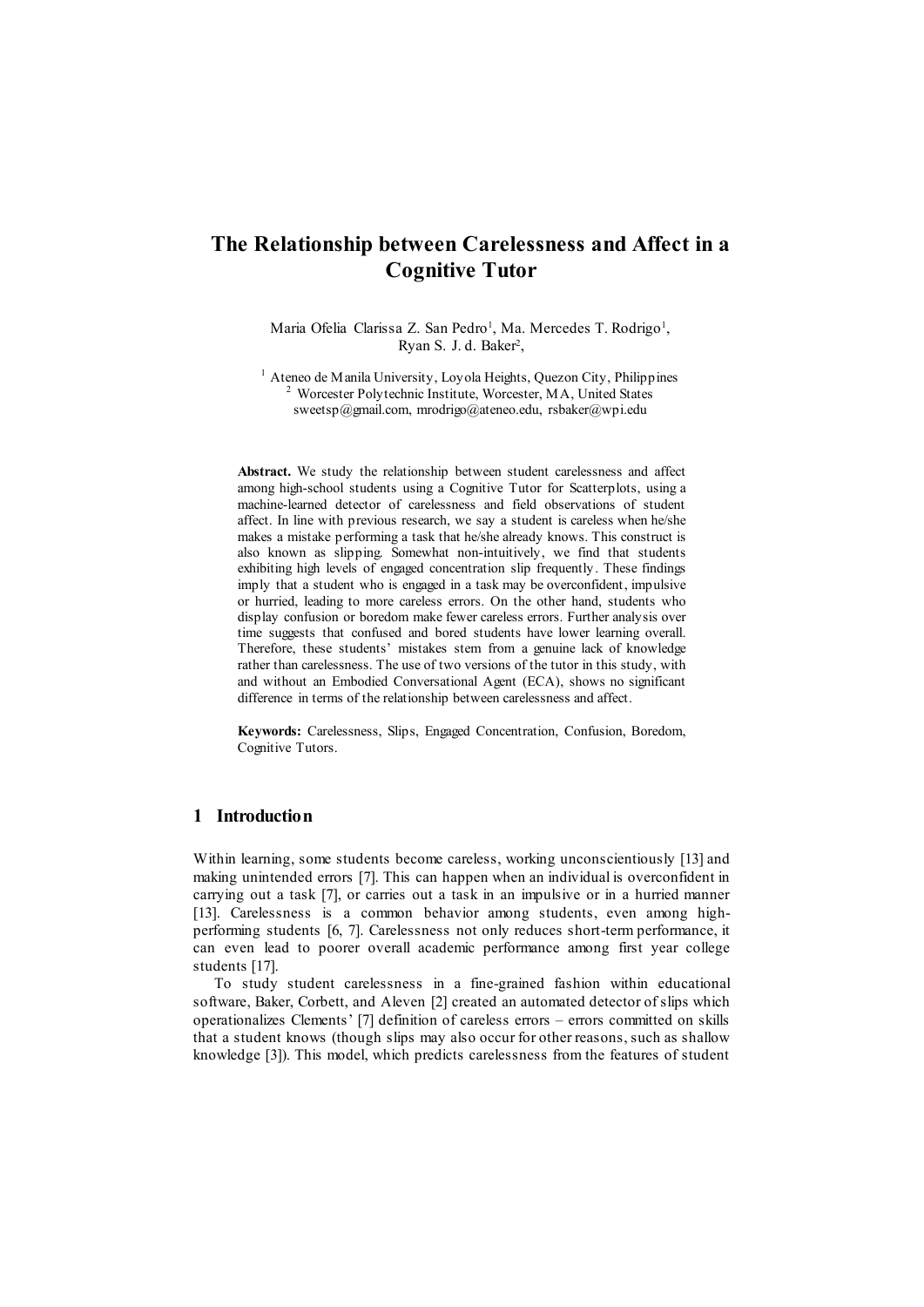actions within the software (e.g. performance history on the associated skill, input type, if action was a help request, time taken, etc.), proved to be robust enough to successfully transfer without degradation in predictive accuracy to intelligent tutor software with different design features, and between schools in different countries [18]. Recent research used this detector to study individual differences in carelessness, finding that students with strong mastery or performance goals tend to be more careless than students who lack strong goal orientation [12].

It has been hypothesized that a major factor driving carelessness is student affect, which accords with results showing links between affect and achievement goals [14]. Student affect has been shown to be associated with other disengaged student behaviors. For instance, boredom [5] was found to be associated with gaming the system, a disengaged behavior associated with poorer learning, where students systematically take advantage of regularities in the software's feedback and help to obtain answers and advance within the tutoring curriculum [4]. Within this paper, we study the relationship between student affect and carelessness, using two versions of Cognitive Tutor software for Scatterplot generation and interpretation [4], differing in the presence or absence of an Embodied Conversational Agent (ECA) which responds to student gaming behavior [4]. We detect the incidence of careless errors by analyzing interaction logs from high school students, based on previous work at modeling this construct [e.g. 2, 18]. The detectors created and validated for this tutor in [18] are applied to student data to obtain average estimates of what proportions of each student's errors were careless errors [18]. We combine these estimates with the proportions of each affective state exhibited by each student, gathered using quantitative field observations [16]. We then assess which affective states are associated with careless errors through correlational analysis, also examining whether these relationships change over time. Studying this relationship between carelessness and affect may lead to a deeper understanding of carelessness as a student behavior, thus allowing tutor design to better respond when the student is careless.

### **2 Methods**

The study was conducted in a large, urban high school in Quezon City, Philippines (PH). The school had 5,368 students and 216 teachers [1]. The school's community is relatively poor where about half of the students' parents was unemployed and 70% of the households earned PhP10,000 (US\$230.00) per month or less. Data were gathered from 126 first year high school students who used a Cognitive Tutor unit on Scatterplots [4]. The students, aged 12 to 14, used the tutor to solve as many problems as they could within 80 minutes. Data on student carelessness were distilled from the logs generated from tutor usage, while data on affective states from quantitative field observations used in [5, 16]. Students had not explicitly covered these topics in class prior to the study, and students viewed conceptual instructions via a PowerPoint presentation with voiceover and some simple animations before using the tutor. Each student took a nearly isomorphic pre-test and post-test, counterbalanced across conditions. An analysis of learning gains themselves is outside the scope of this paper.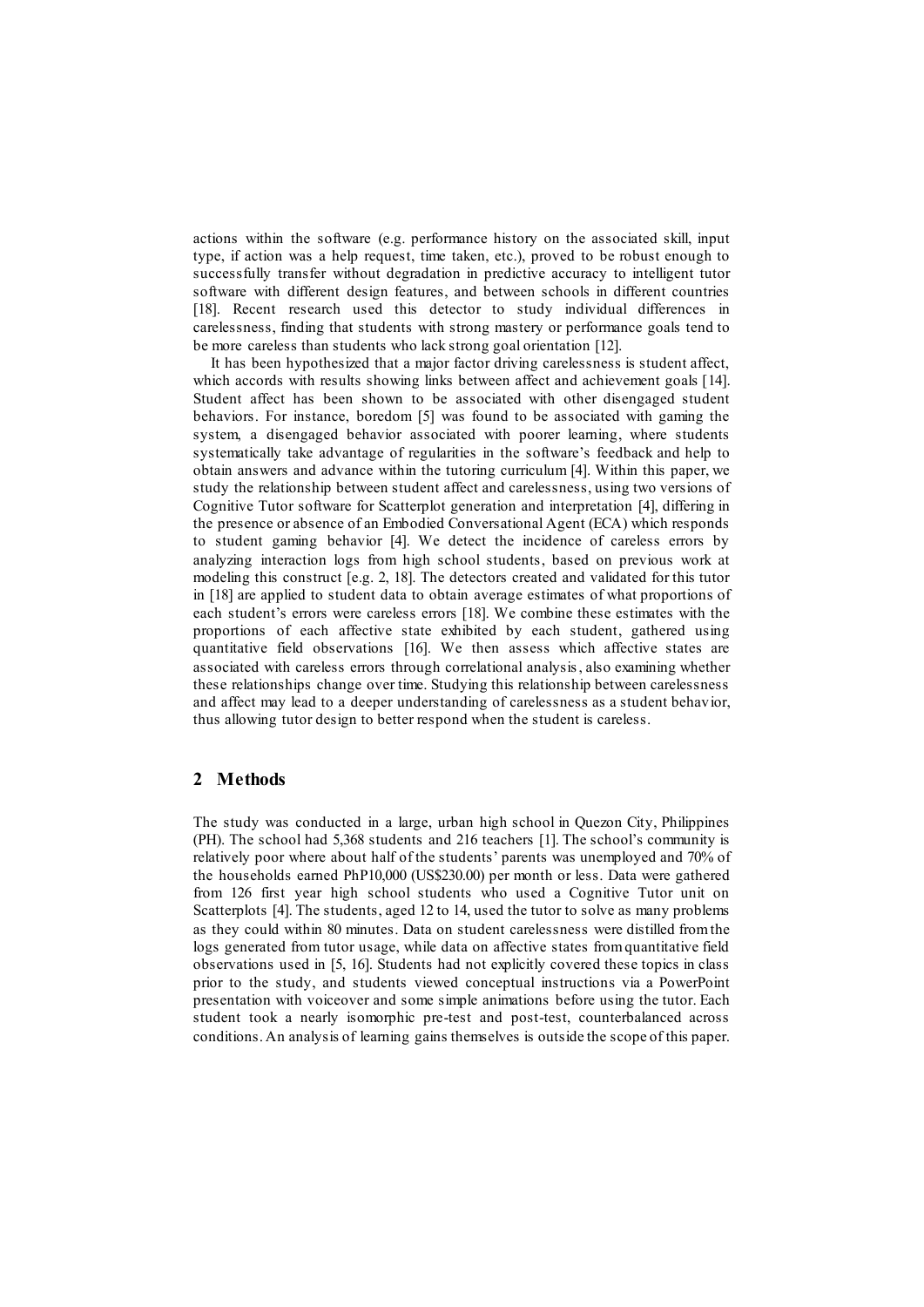#### **2.1 The Scatterplot Tutor**

Within the Scatterplot Tutor, the learner is given a problem scenario. He/she is also provided with data that he/she needs to plot in order to arrive at the solution. He/she is asked to identify the variables that each axis will represent. He/she must then provide an appropriate scale for each axis. He/she has to label the values of each variable along the axis and plot each of the points of the data set. Finally, he/she interprets the resultant graphs. The Scatterplot tutor provides contextual hints to guide the learner, feedback on correctness, and messages for errors. The skills of the learner is monitored and displayed through skill bars that depict his/her mastery of skills.

Sixty-four of the participants (Scooter group) were randomly assigned to use a version of the tutor with an embodied convers ational agent, "Scooter the Tutor". Scooter was designed to both reduce the incentive to prevent gaming the system and to help students learn the material that they were avoiding by gaming, while affecting non-gaming students as minimally as possible. Scooter displays happiness and gives positive message when students do not game (regardless of the correctness of their answers), but shows dissatisfaction when students game, and provides supplementary exercises to help them learn material bypassed by gaming. The remaining 62 participants (NoScooter group) used a version of the Scatterplot Tutor without the conversational agent. The number of students assigned to the conditions in this study was unbalanced because of data gathering schedule disruptions caused by inclement weather.

#### **2.2 Affect Observations**

Each student's prevalence of each affective state was assessed using quantitative field observations. Each student was observed 24 times by a pair of trained expert coders, with an interval of 180 seconds between observations lasting 20 seconds. Observations were conducted using peripheral vision where the observer appeared to be looking at another student, so that the student being observed would not know that he/she is the one being observed, in order to reduce the degree to which affect is altered by the observation process. As in past research using this method, only the first observed affect was recorded, to minimize bias. The coding scheme included: boredom, confusion, delight, engaged concentration (flow in [10]), frustration, surprise and neutral. The observers' inter-rater reliability was found to be acceptable at Cohen's kappa  $(\kappa)$  of 0.54, a moderate level of agreement between raters. Cohen's kappa measures the proportion of agreement between two observers, with adjustments for the proportion that would be expected to occur by chance [9]. More details on the quantitative field observation method, including examples from the coding manual, can be found in [5].

#### **2.3 Carelessness Detection**

The incidence of carelessness within the Cognitive Tutor was traced with a model designed to assess "slips" [cf. 2], treated as an operationalization of carelessness in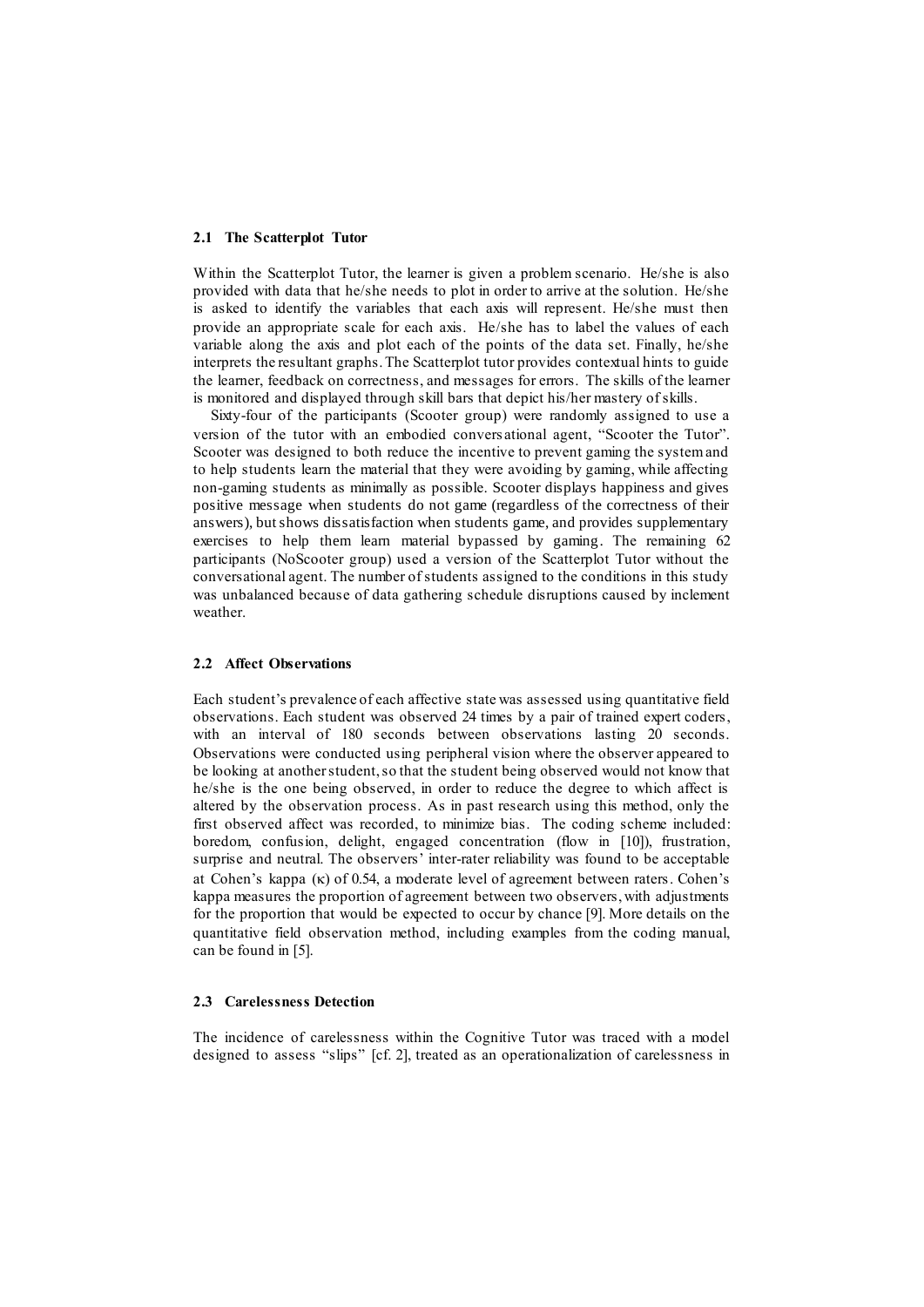accordance with prior theory discussed in Section 1. This model, termed the Contextual Slip model, contextually estimates the probability that a specific action indicates a slip/carelessness, where a student knows a skill but answers incorrectly on a problem step which requires that skill. In this model, the estimates of the slip probability is dynamic, and depends on contextual aspects of the action, such as speed of action and history of the student's help-seeking from the tutor. The Contextual Slip model has been shown to be a statistically significant predictor of post-test performance measuring learning from a Cognitive Tutor for Genetics, even after controlling for assessment of each student's knowledge within the software [3].

The Contextual Slip model is based on Bayesian Knowledge Tracing (BKT) [7], a model used to estimate a student's latent knowledge based on his/her observable performance. In its original articulation, BKT is used within Cognitive Tutors to infer student knowledge by continually updating the estimated probability a student knows a skill every time the student gives a first response to a problem step regardless whether the response is correct or not. It uses four parameters  $-$  two learning parameters L<sup>O</sup> (initial probability of knowing each skill) and T (probability of learning the skill at each opportunity to make use of a skill), together with two performance parameters G (probability that the student will give a correct answer despite not knowing a skill) and S (probability that the student will give an incorrect answer despite knowing the skill) – for each skill (estimated from data information in each skill). These parameters are invariant across the entire context of using the tutor. Using Bayesian analysis, BKT re-calculates the probability that the student knew the skill before the response (at time n-1), using the information from the response, then accounts for the possibility that the student learned the skill during the problem step, such that [8]:

$$
P(L_n | Action_n) = P(L_{n-1} | Action_n) + ((1 - P(L_{n-1} | Action_n)) * P(T)).
$$
 (1)

From this model, two detectors of Contextual Slip (one for the NoScooter group and one for the Scooter group) were produced from log files generated by the Cognitive Tutor software. A set of 26 transaction features identical to the set previously used in [2] to develop detectors of Contextual Slip for tutors in other domains was extracted and derived from the logs for each problem step. With the information from the logs, parameters needed for a baseline BKT model were fitted by employing brute-force search [cf. 3]. From this baseline model, estimates of whether the student knew the skill at each step were derived and used to label incorrect actions with the probability that the actions were slips, based on the student performance on successive opportunities to apply the rule [2]. As in [2], Bayesian equations were utilized in computing training labels for the Slip probabilities for each student action (A) at time N, using future information (two actions afterwards  $-N+1$ , N+2), in order to infer the true probability that a student's correctness at time N was due to knowing the skill, or due to a slip . The probability that the student knew the skill at time N can be calculated, given information about the actions at time N+1 and  $N+2$  ( $A_{N+1,N+2}$ ), and the other parameters of the Bayesian Knowledge Tracing model.

Models for Contextual Slip were then produced through Linear Regression to create models that could predict contextual slip without using data from the future. These models were used in the analyses in the remainder of the paper. The exact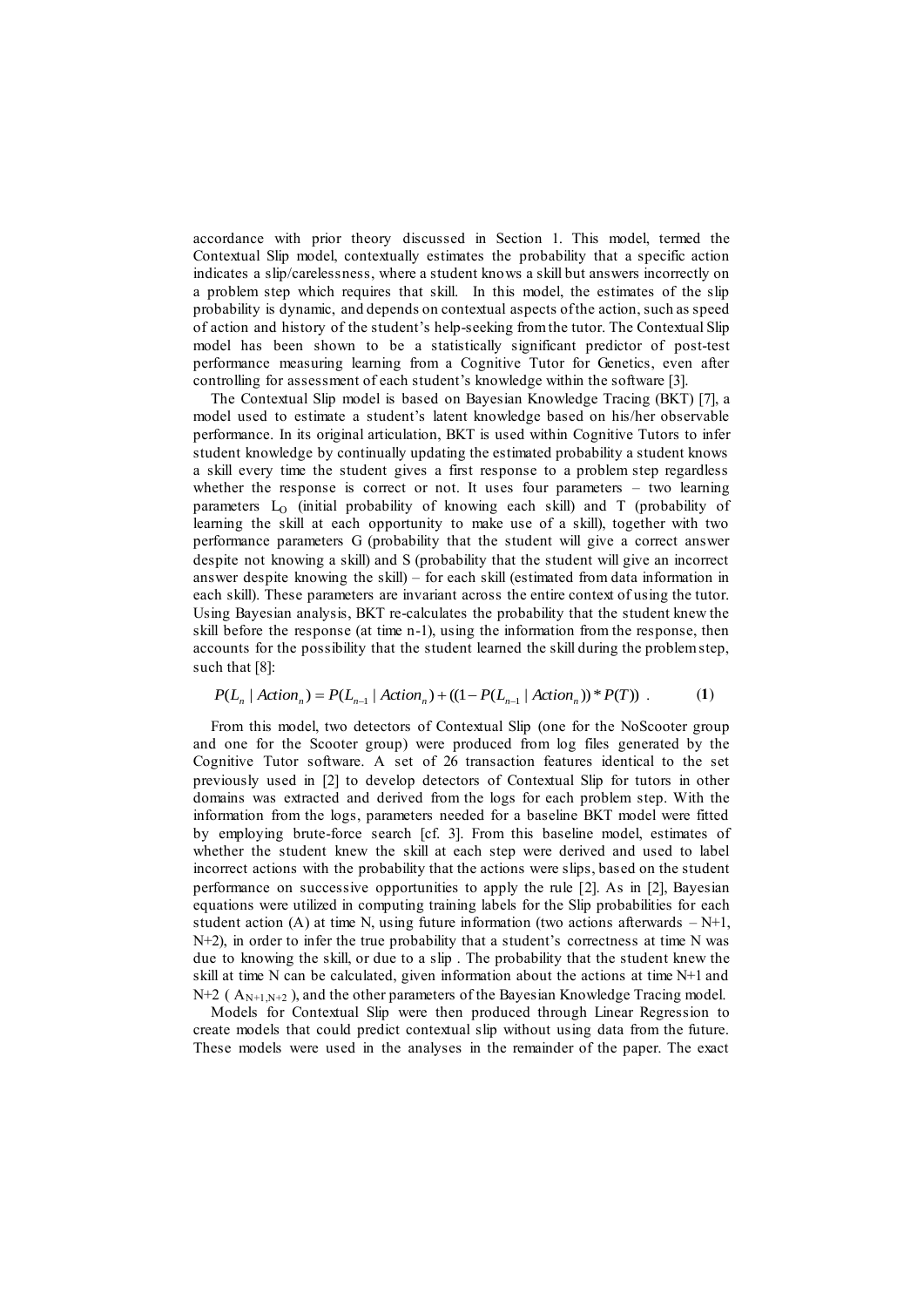models used in these analyses (e.g. all parameters, weights and functional form) are given in [18].

# **3 Results**

We assessed student carelessness using the slip detector from [18], as discussed in Section 2.3. For this analysis, we assessed carelessness of each student in each group (e.g. Scooter and NoScooter), by taking the average probability of carelessness (slip estimates) on each incorrect action the student made, as in [3]. The overall mean carelessness for students in the NoScooter environment was 0.09. The Scooter group had an overall mean carelessness of 0.14. The difference between the two conditions was significant,  $t(124) = 8.38$ , two-tailed  $p < 0.001$ . From the students' action logs, we also looked at each student's percentage of steps which were incorrect (careless and non-careless actions combined). For the NoScooter group, 46.55% of actions were incorrect. Although the Scooter group's percentage appeared slightly higher at 48.12%, the difference between groups was not significant,  $t(124) = -0.49$ , two-tailed  $p = 0.63$ . When we examined the incidence of affective states between the two conditions, we found no significant differences for any affective state; the largest difference found between conditions was for Engaged Concentration (Scooter students displayed this affect 37.17% of the time; NoScooter students displayed this affect 43.45% of the time;  $t(124) = 1.52$ , two-tailed  $p = 0.13$ ).

We then studied the relationship between each student's proportion of carelessness and their proportion of each affective state, with correlational analyses conducted in SSPS, shown in Table 1. The results were somewhat surprising. Carelessness was negatively correlated with boredom in both interfaces,  $r=0.29$ ,  $p=0.02$  for NoScooter group;  $r=0.41$ ,  $p=0.001$  for Scooter group. Confusion was also negatively correlated with carelessness,  $r=0.31$ ,  $p=0.01$  for NoScooter group;  $r=-0.21$ ,  $p=0.09$  for Scooter group. Carelessness was positively correlated with engaged concentration, r=0.47, p<0.001 for NoScooter group; r=0.49, p<0.001 for Scooter group. This indicated that more engaged students were careless more often, while less engaged students were careless less often. Carelessness and frustration were not significantly correlated in either condition,  $r=0.06$ ,  $p=0.66$  for NoScooter group;  $r=0.04$ ,  $p=0.76$  for Scooter group, which may be due to frustration's very rare occurrence among students. Hence, we focus the following analysis and discussion on carelessness's correlations with boredom, confusion and engaged concentration.

NoScooter group Scooter group Careless – Boredom **-0.29 (p = 0.02) -0.41 (p = 0.001)**<br>Careless – Confusion **-0.31 (p = 0.01)**  $-0.21$  **(p = 0.09)** Careless – Confusion **-0.31 (p = 0.01)**<br>Careless – Engaged Concentration  $+0.47$  (p < 0.001) Careless – Engaged Concentration  $+0.47$  ( $p < 0.001$ )  $+0.49$  ( $p < 0.001$ ) Careless – Frustration -0.06 (p = 0.66) -0.04 (p = 0.76)

**Table 1.** Correlations of Carelessness and Affective State for Entire Tutor Usage. Statistically Significant Correlations in Bold.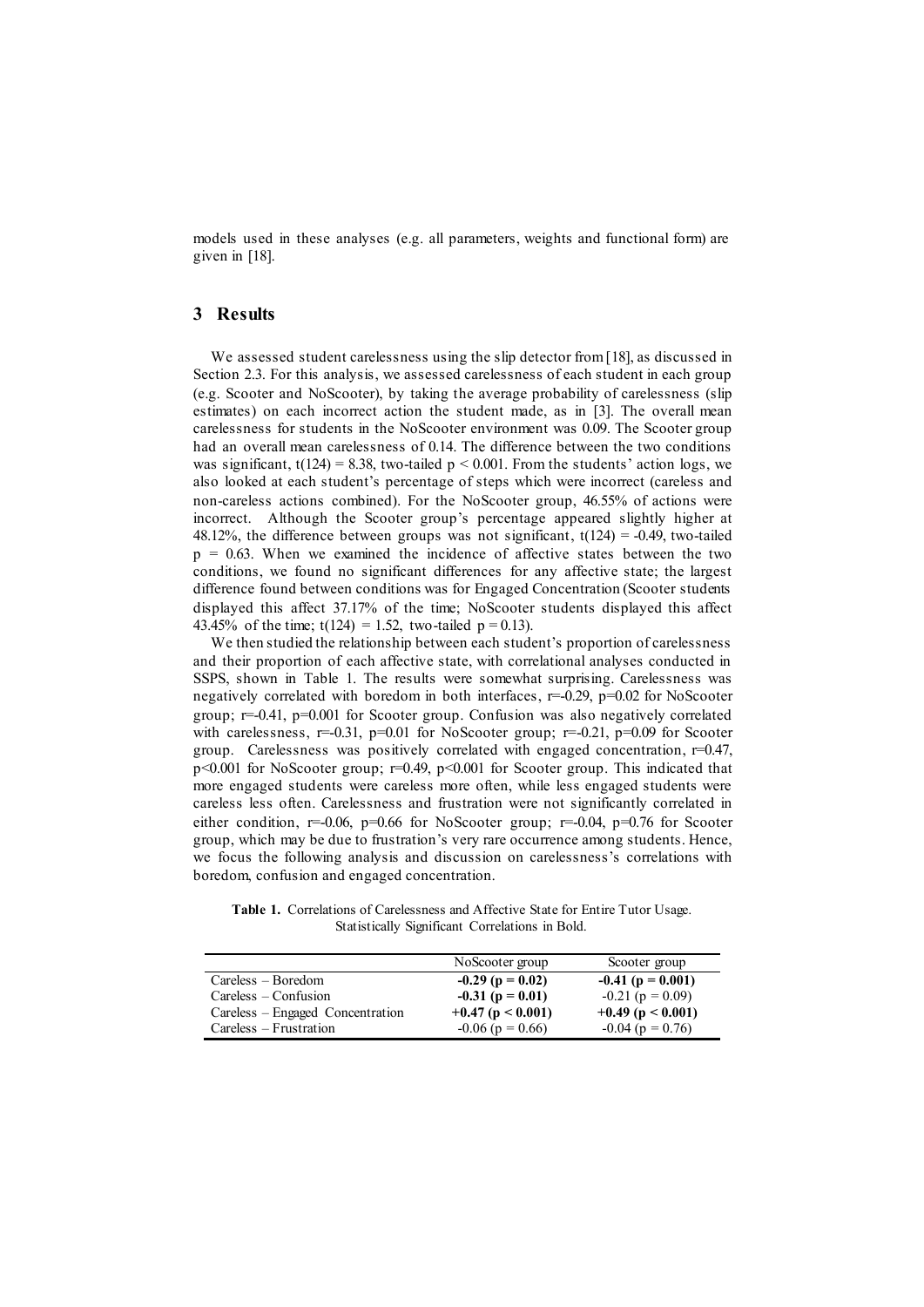Next, we examined the changes in carelessness and affect over time to see if there were significant differences in the relationship and occurrence of carelessness and affect as the student used the tutor. We did this by separating the observed affect during the student's tutor usage into two halves: the first 12 affect observations for each student (across both raters), and the remaining 12 observations per student. To split the estimates of carelessness into halves, each student's actions within the tutor was split by overall time (e.g. the split was by total time elapsed, rather than number of actions). We computed the average carelessness for incorrect actions during e ach half of each student's tutor usage. Figure 1 shows the student affect percentages and average estimates of carelessness in each half of the students' tutor usage in both NoScooter and Scooter groups.

Across time, the changes in the incidence of different affective states were consistent across conditions. In both conditions, students exhibited less confusion in the second half of their usage than the first half,  $F(1,124) = 61.76$ ,  $p < 0.001$ . They also exhibited more engaged concentration over time,  $F(1,124) = 40.26$ , p < 0.001, and exhibited more boredom over time,  $F(1,124) = 11.89$ ,  $p = 0.001$ . The changes in the proportion of these affective states over time were not significantly different between the NoScooter and Scooter conditions – for boredom  $F(1,124) = 0.01$ , p = 0.93, for confusion  $F(1,124) = 0.79$ ,  $p = 0.38$ , and for engaged concentration  $F(1,124)$  $= 1.82$ ,  $p = 0.18$ .

Carelessness, on the other hand, showed a non-significant reduction over time in the NoScooter condition,  $t(61) = 1.35$ , two-tailed  $p = 0.18$ , and an non-significant increase in Scooter condition,  $t(63) = -0.98$ , two-tailed  $p = 0.33$ . This difference between conditions was statistically significant,  $F(1,124) = 81.84$ ,  $p < 0.001$ . Overall, student errors (whether careless or not) significantly decreased over time in both conditions,  $F(1,124) = 30.47$ ,  $p < 0.001$ . The changes over time were also not significantly different between the NoScooter and Scooter conditions,  $F(1,124) = 0.31$ ,  $p = 0.58$ .



**Fig. 1.** Carelessness, Affect, Error, By Time of Tutor Usage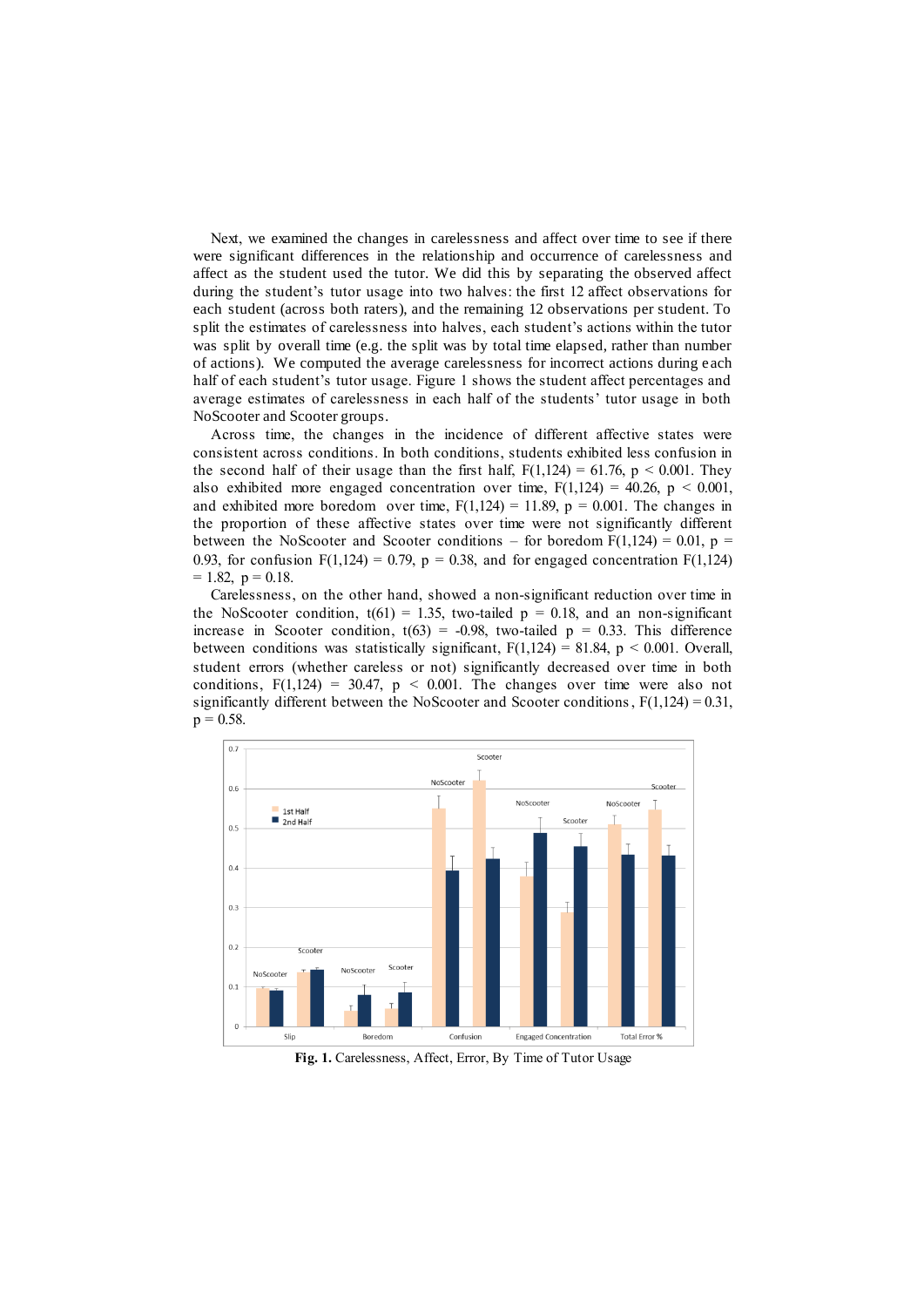Table 2 shows the correlations between carelessness and the three most common affective states. During the first half of the tutor usage period, the correlations between carelessness and boredom trended negative in both groups, but were not significant,  $r = -0.08$ ,  $p = 0.53$  for NoScooter group;  $r = -0.10$ ,  $p = 0.43$  for Scooter group. During the second half, the correlations became significantly negative,  $r = -$ 0.26,  $p < 0.001$  for NoScooter group;  $r = -0.44$ ,  $p < 0.001$  for Scooter group. Steiger's Z-test [19], a standard test for comparing multiple correlations with no overlapping variables within a single population, was used to determine whether the correlation between carelessness and boredom was significantly different between the two time periods. The apparent difference in correlation was not significant for the NoScooter group,  $Z = 1.28$ ,  $p = 0.20$ . However, the difference was statistically significant for the Scooter group,  $Z = 2.31$ ,  $p = 0.02$ .

During the first half of the tutor usage period, the correlations between carelessness and confusion trended negative in both groups, but were not significant,  $r = -0.14$ ,  $p =$ 0.28 for NoScooter group;  $r = -0.15$ ,  $p = 0.24$  for Scooter group. During the second half, the correlations became significantly negative,  $r = -0.28$ ,  $p = 0.03$  for NoScooter group;  $r = -0.36$ ,  $p=0.004$  for Scooter group. However, the difference in correlation between the time periods was not statistically significant for either group,  $Z = 0.89$ , p  $= 0.37$  for NoScooter group; Z = 1.36, p = 0.17 for Scooter group.

During the first half of the tutor usage period, the correlations between carelessness and engaged concentration trended positive in both groups, but were not significant, r  $= 0.17$ , p = 0.20 for NoScooter group; r = 0.23, p = 0.07 for Scooter group. During the second half, the correlations became significantly positive,  $r = 0.46$ ,  $p < 0.001$  for NoScooter group;  $r = 0.64$ ,  $p < 0.001$  for Scooter group. The correlation between carelessness and engaged concentration was significantly different between the first half of tutor usage and the second half of tutor usage, for both groups,  $Z = -2.00$ ,  $p =$ 0.05 for NoScooter group;  $Z = -3.23$ ,  $p = 0.001$  for Scooter group.

Finally, the correlations between carelessness and students' total error percentage were statistically significantly negative during the first half of the tutor usage period in both groups,  $r = -0.71$ ,  $p < 0.001$  for NoScooter group;  $r = -0.78$ ,  $p < 0.001$  for Scooter group. During the second half, the correlations remained significantly negative,  $r = -0.85$ ,  $p < 0.001$  for NoScooter group;  $r = -0.85$ ,  $p < 0.001$  for Scooter group. These correlations between the time periods were statistically significant for the NoScooter group,  $Z = 2.19$ ,  $p = 0.03$  but not statistically significant for the Scooter group,  $Z = 1.31$ ,  $p = 0.19$ .

**Table 2.** Correlations Between Carelessness and Affect By Time Within Tutor Usage. Significant Correlations in Bold.

|                                                       | Control                   | Experimental           |
|-------------------------------------------------------|---------------------------|------------------------|
| Careless-Boredom $(1st Half)$                         | $-0.08$ (p = 0.53)        | $-0.10$ (p = 0.43)     |
| Careless-Confusion $(1st Half)$                       | $-0.14$ (p = 0.28)        | $-0.15$ (p = 0.24)     |
| Careless-Engaged Concentration (1 <sup>st</sup> Half) | $+0.17$ (p = 0.20)        | $+0.23$ (p = 0.07)     |
| Careless-Total Error Percentage $(1st Half)$          | $-0.71$ (p < 0.001)       | $-0.78$ (p $< 0.001$ ) |
| Careless-Boredom $(2nd Half)$                         | $-0.26$ (p = 0.04)        | $-0.44$ (p < 0.001)    |
| Careless-Confusion $(2nd Half)$                       | $-0.28$ (p = 0.03)        | $-0.36$ (p = 0.004)    |
| Careless-Engaged Concentration $(2nd Half)$           | $+0.46$ (p < 0.001)       | $+0.64$ (p < 0.001)    |
| Careless-Total Error Percentage $(2nd Half)$          | $-0.85$ (p $\leq 0.001$ ) | $-0.85$ (p $< 0.001$ ) |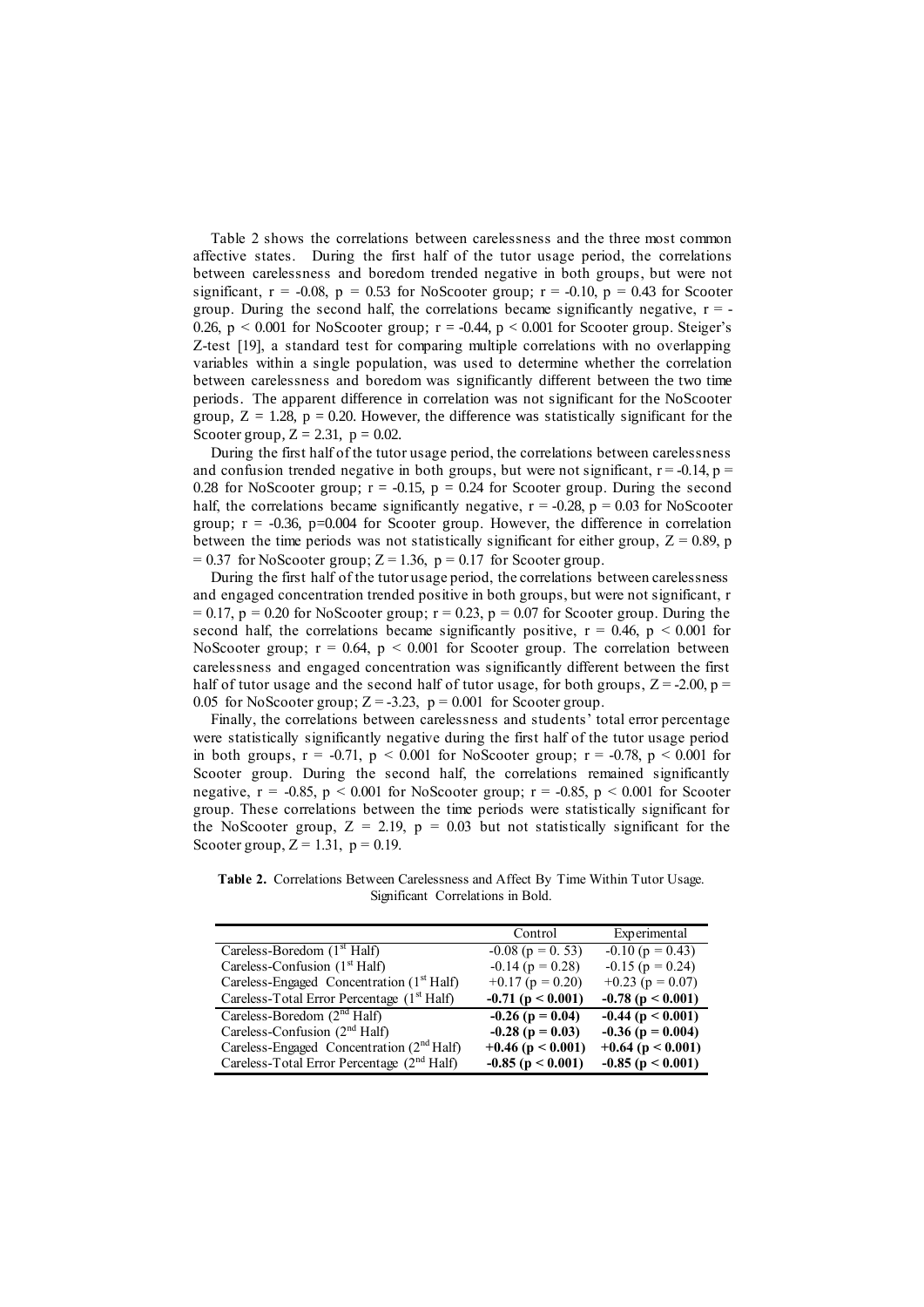# **4 Discussion and Conclusion**

In this paper, we studied the relationship between student carelessness and affective states within a Cognitive Tutor for Scatterplots, building off prior work in carelessness detection [2, 18] and observations of affective states [16]. Student carelessness, as represented by the presence of slips or careless errors, was estimated and detected per student using the Contextual Slip and Guess model by Baker et al. [2], implemented for this specific tutor by [18]. The detector inferred carelessness from the features of the individual student action [cf. 18]. The detector's assessment of each student's carelessness was then studied in conjunction with that student's proportion of each affective state.

Overall tutor usage showed that the more confused or bored a student is, the less likely errors are to be careless, likely due to the higher occurrence of non-careless errors stemming from poorer learning. The significant negative correlation between carelessness and boredom may be explained, at least in part, by earlier findings showing a negative relationship between boredom and strategies that lead to learning, constructs such as self-regulation and elaboration strategies, as well as effort [15]. In addition, boredom has previously been found to be correlated with poorer learning [10, 15]. As such, errors committed by students who were frequently bored may have stemmed from a lack of knowledge, which came in turn from a lack of interest in pursuing knowledge. This implies that these errors were not committed out of carelessness, where the student already knows the skill. The significant negative relationship between confusion and carelessness may be similarly explained by the students' lack of knowledge and his/her awareness of what he/she does not understand. Lack of knowledge is explicitly an implication that an error is not careless, within the model of carelessness used here [e.g. 2, 18]. On the other hand, the more a student displays the affective state of engaged concentration, the more likely he/she is to display carelessness, possibly due to overconfidence.

Examination of slip and affective state behavior over time and their respective correlations supported these assertions. The correlation between confusion and carelessness became significantly negative as students used the tutor more. However, confusion (as well as total errors – whether careless or not) decreased over time. Hence, the students who were struggling most and remained confused even after using the tutor for a substantial amount of time were less likely to become careless. The correlation between carelessness and engaged concentration became positive and significant during the second half of tutor usage, in both conditions. One possible interpretation for this is that a student who is engaged most of the time may succeed, become over-confident, and then commit careless errors. It is interesting to note that the connections between affect and carelessness were so much stronger in the second half of tutor usage than the first, across affective states. It is possible in this case that errors made during initial tutor usage in the Scooter condition were "honest" mistakes, born out of a genuine lack of knowledge and not out of carelessness. In the early part of their tutor usage, all students may have been learning the task, making it harder for an error to be careless.

Finally, these findings relate in interesting ways to recent work about carelessness on goal orientation [12]. In this work, carelessness was found to be positively correlated with academic efficacy and negatively correlated with disruptive behavior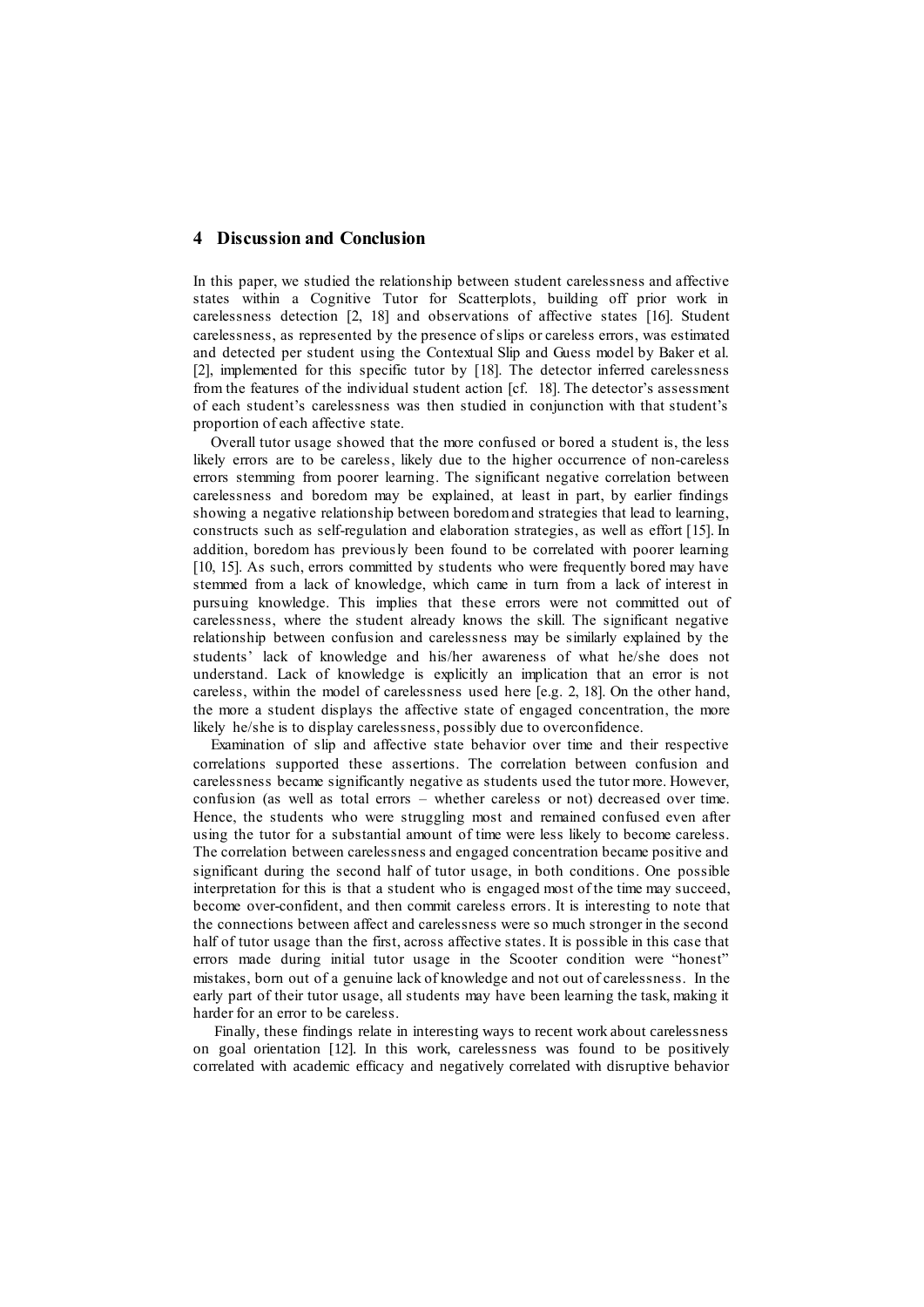and self-presentation of low achievement [12]. In addition, carelessness was found to be higher among students with mastery or performance goals than among students manifesting neither type of goal orientation. These goal orientations were found to be related to learning and academic performance, such that mastery and performance goals lead to academic competence [11]. Hence, it unexpectedly seems that carelessness is more frequent among students displaying goal orientation and affect that are associated with positive learning.

The findings presented here also accord with results in Clements' [7] classic work on careless errors. Clements found that mathematically competent and confident children tend to make a greater proportion of careless errors than other children. In this current study, carelessness has a positive relationship with affect that has positive impacts on learning (engaged concentration [e.g. 10]) and a negative relationship to affect associated with negative effects on learning (boredom [e.g. 10, 15]) as well as affect stemming from difficulty learning the material (confusion).

In summary, these results illustrate the key role of affect in student carelessness, and suggest that adaptive responses to carelessness should take probable student affect into account.

**Acknowledgments.** This research was supported by the Philippines Department of Science and Technology Philippine Council for Advanced Science and Technology Research and Development under the project "Development of Affect-Sensitive Interfaces", and by the Pittsburgh Science of Learning Center (National Science Foundation) via grant "Toward a Decade of PSLC Research", award number SBE-0836012. We thank Mrs. Carmela Oracion, Jenilyn Agapito, Ivan Jacob Pesigan, Ma. Concepcion Repalam, Salvador Reyes, Ramon Rodriguez, the Ateneo Center for Educational Development, the Department of Information Systems and Computer Science of the Ateneo de Manila University and the faculty, staff, and students of Ramon Magsaysay Cubao High School for their support in this project.

### **References**

- 1. Ateneo Center for Educational Development. "Ramon Magsaysay Cubao High School: School Profile Report," Available from the Ateneo Center for Educational Development, Ateneo de Manila University, Loyola Heights, Quezon City, Philippines (2009)
- 2. Baker, R.S.J.d., Corbett, A.T., Aleven, V.: More Accurate Student Modeling through Contextual Estimation of Slip and Guess Probabilities in Bayesian Knowledge Tracing. In: 9th International Conference on Intelligent Tutoring Systems, 406–415 (2008)
- 3. Baker, R.S.J.d., Corbett, A.T., Gowda, S.M., Wagner, A.Z., MacLaren, B.M., Kauffman, L.R., Mitchell, A.P., Giguere, S.: Contextual Slip and Prediction of Student Performance after Use of an Intelligent Tutor. In: 18th Annual Conference on User Modeling, Adaptation, and Personalization (2008)
- 4. Baker, R. S. d. J., Corbett, A. T., Koedinger, K. R., Evenson, S. E., Roll, I., Wagner, A.Z., Naim, M., Raspat, J., Baker, D. J., Beck, J.: Adapting to When Students Game an Intelligent Tutoring System. In: 8th International Conference on Intelligent Tutoring Systems, 392--401 (2006)
- 5. Baker, R.S.J.d., D'Mello, S.K., Rodrigo, M.M.T., Graesser, A.C.: Better to Be Frustrated than Bored: The Incidence, Persistence, and Impact of Learners' Cognitive-Affective States